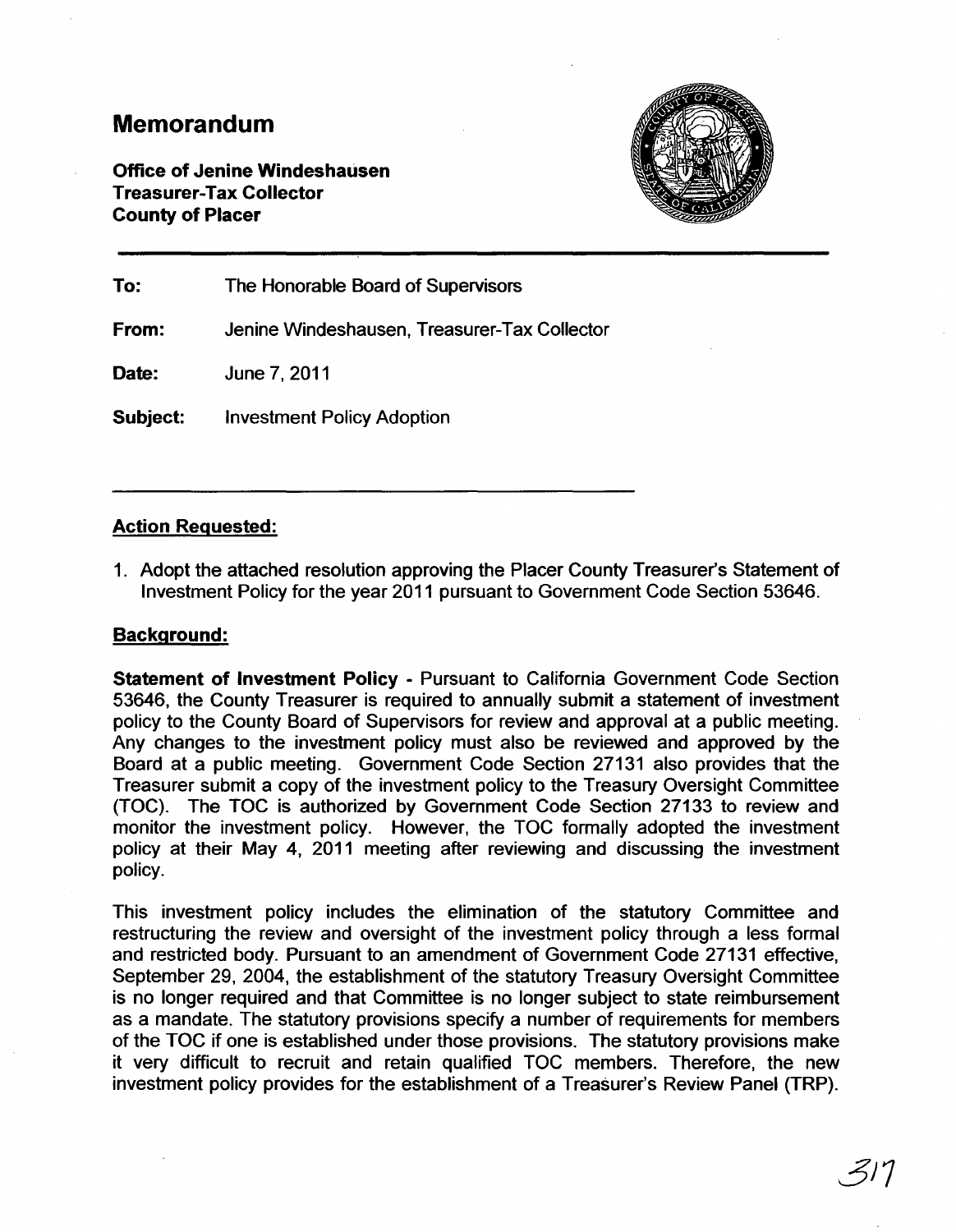The new TRP will perform the primary functions of the TOC. The TRP will continue to meet twice a year to review the treasurer's investment portfolio, consider cash positions to meet depositor needs, review annual and quarterly audits of the Treasurer's Investment Portfolio and investment operations, and provide input into the policy decisions of the Treasurer regarding investments and portfolio management. Whereas, the TOC was charged with conducting an annual audit, the audit has now been made an annual requirement under the investment policy.

#### Attachments:

1. The Placer County Treasurer's Statement of Investment Policy is on file with the Clerk of the Board.